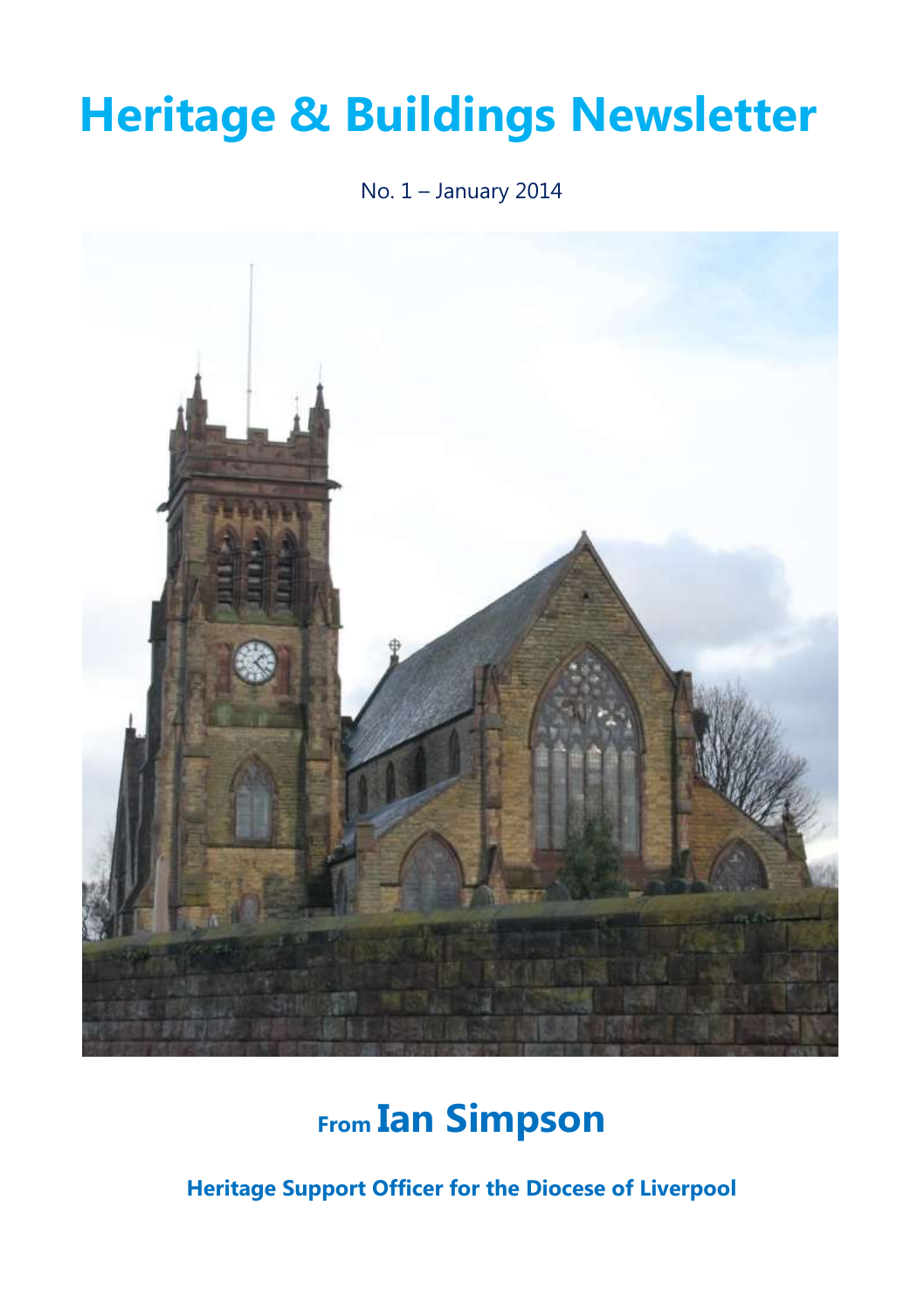Cover photograph: St. Michael's, Garston (1877, by T.D. Barry & Son, Listed Grade II). This is the third church on this site – the first was built by the monks from Stanlow in 1215 and lasted until the time of King Henry VIII.

Rear Cover Photographs: Holy Trinity, Parr Mount (1857, by W. & J. Hay, Listed Grade II). Holy Trinity is unique in being built almost entirely of copper slag (recycled waste from the local chemical industry). Inside it features the second oldest surviving use of glued laminated timber in construction in the UK.

------------------------------------------------------------------------------------------------------------

Author's Note: this Newsletter consists entirely of my own personal thoughts, reflections and opinions from my work as Heritage Support Officer. It is NOT an official publication of either the Diocese of Liverpool or English Heritage and is not to be taken as such.

Ian Simpson MBA CBIFM, January 2014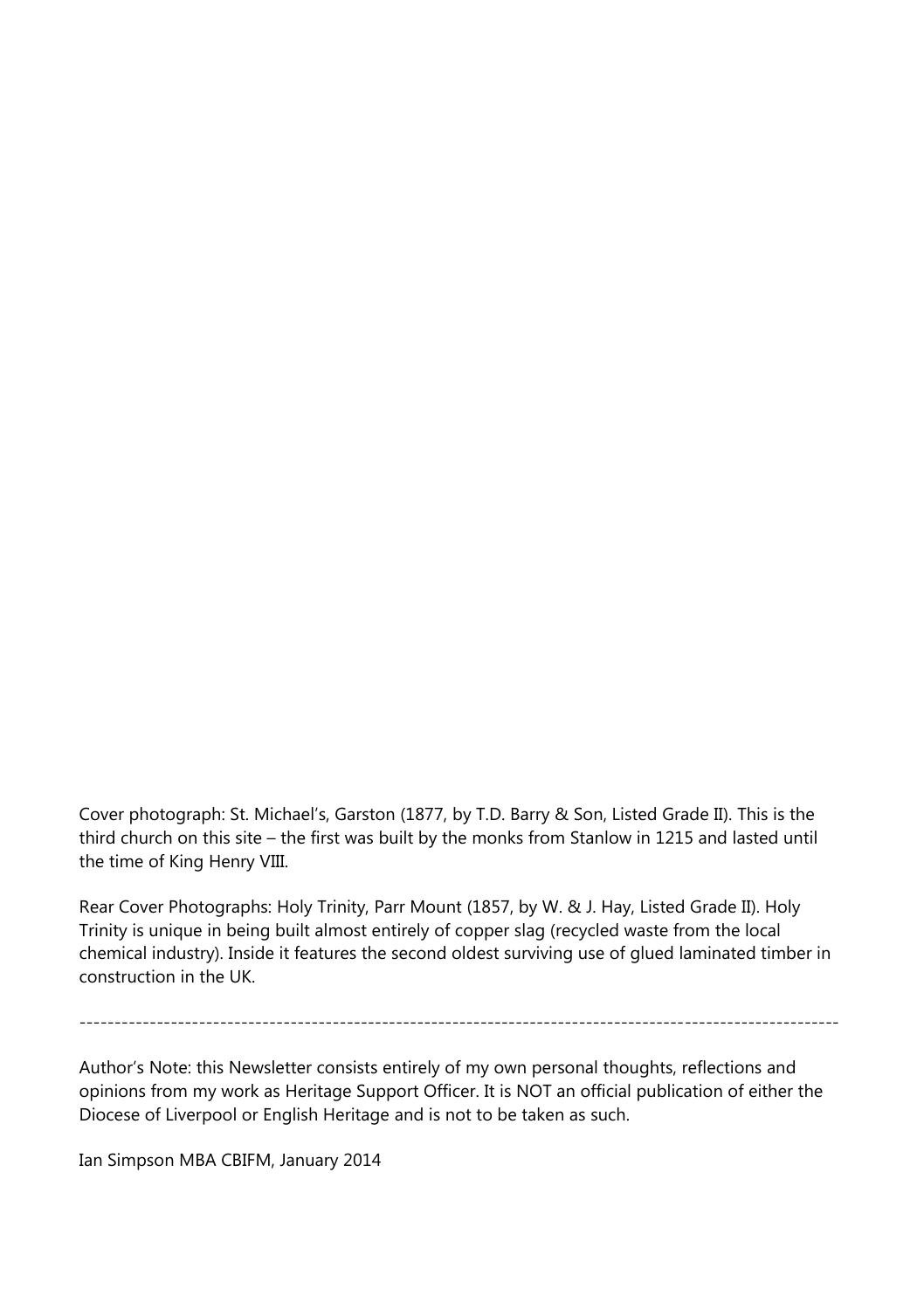

### **Welcome!**

I'm Ian Simpson, Heritage Support Officer for the Diocese of Liverpool and this is the first issue of my **Heritage & Buildings Newsletter**. I'm hoping this will be a quarterly publication through which I can share various aspects of my work which will be of interest or inspiration (or both!) to everyone involved with caring for historic churches.

My role is to ensure that Liverpool's historic Anglican Churches are open, sustainable, well-maintained and as widely used as possible, to the glory of God in whose name they were built and to the benefit of the communities they serve. I can advise on creative adaptations, cost-reduction strategies, maintenance, health & safety, grant applications and welcoming tourists and visitors and my position is 75% funded by English Heritage.

If I can be of any assistance to you, please do not hesitate to contact me at St. James' House either by email ([ian.simpson@liverpool.anglican.org\)](mailto:ian.simpson@liverpool.anglican.org) or telephone (0151 705 2127). I look forward to hearing from you!

#### **In This Issue**

Hosting a Credit Union in Church

Top Tips for Welcoming Visitors & Tourists

Lost Churches of Liverpool: 1. All Saints, Princes Park

"Making It Easier" Health & Safety Guides

Matka – Lakeside Treasure of the Orthodox Church

Just For Fun....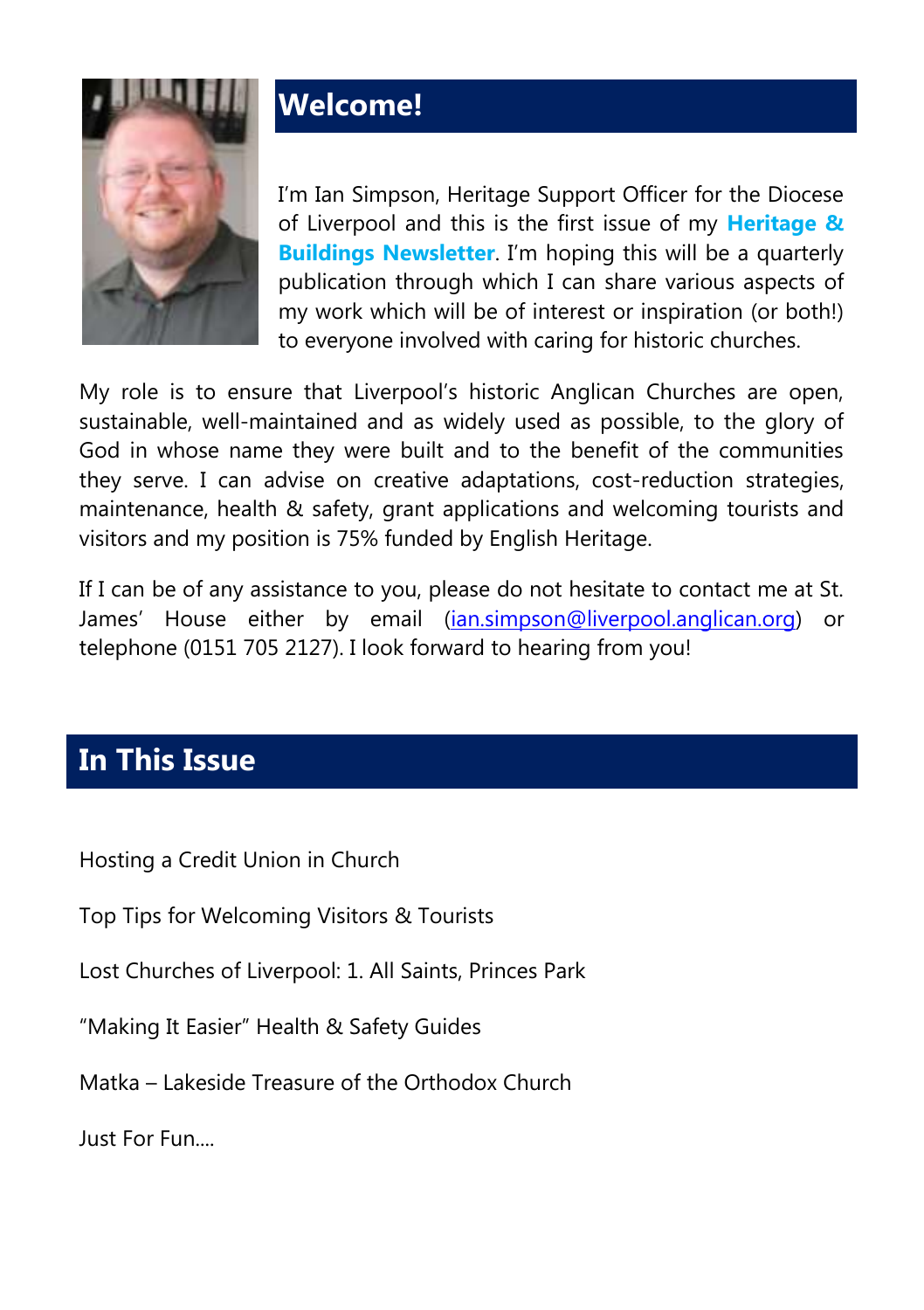#### **News Round-Up**



**St. Dunstan's Edge Hill (1889, by Aldridge)** & Deacon, Grade II\*) celebrates its  $125^{th}$ Anniversary this year. The church is currently having an underfloor heating system installed which will help protect the building for the future as well as keeping the congregation comfortable. St. Dunstan's is also awaiting Faculty permission for a proposed re-ordering including the installation of a speciallydesigned Altar and Ambo.

Other notable anniversaries coming up in 2014: **St. Stephen's Hightown** will be 100, **Christ Church, Ince-in-Makerfield** will be 150 and **St. George's Everton** will celebrate its bicentenary having been consecrated in 1814. Congratulations to all these churches on reaching notable landmarks and thanks to all – living and departed – who have helped care for them during that time.

If you would like any news items from your church, or an event you are organising, including in future issues of my **Heritage & Buildings Newsletter**, please let me know. The deadline for inclusion in Issue #2 (April 2014) is Monday, March 24<sup>th</sup>.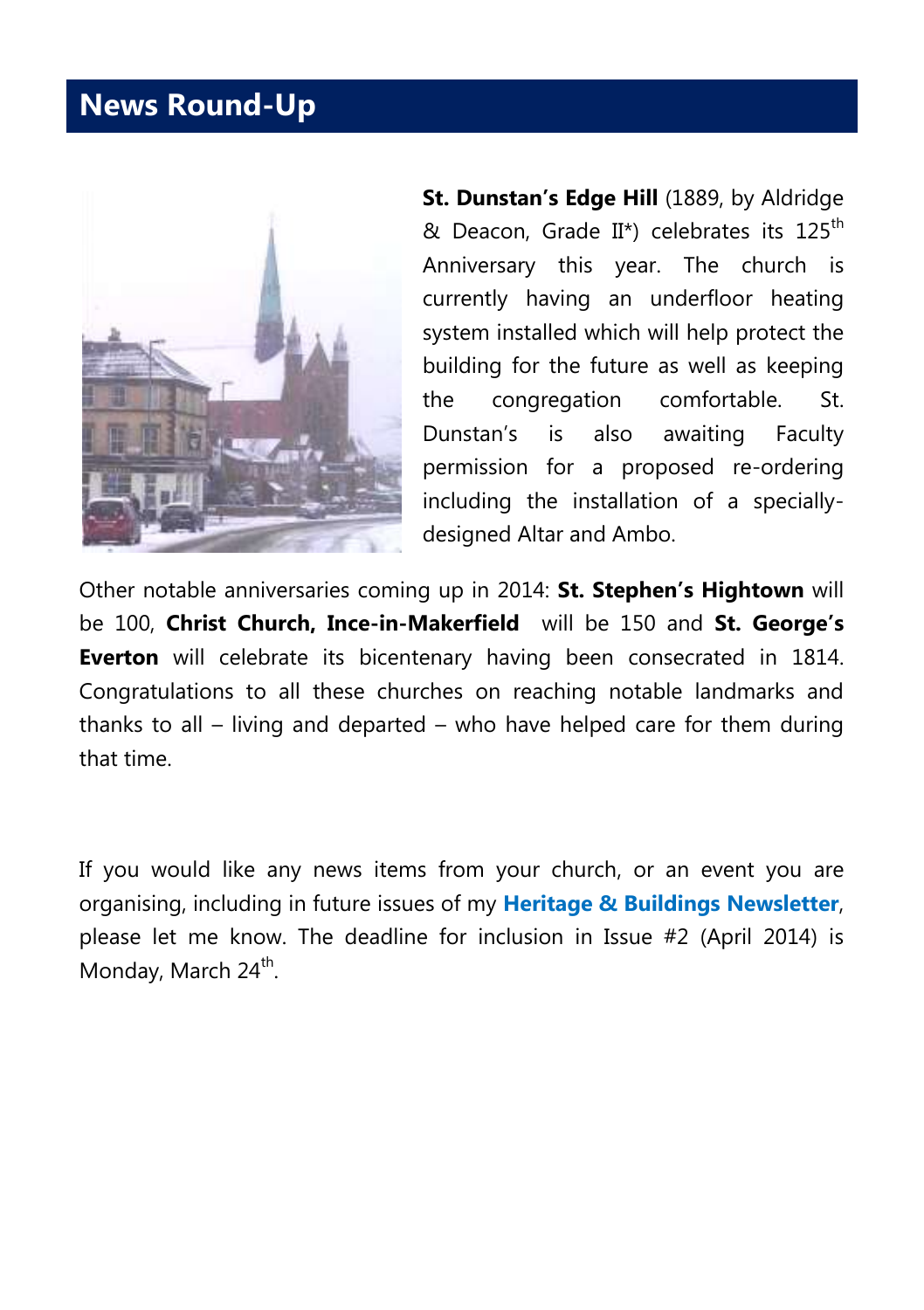#### **Hosting a Credit Union in Church**

Back in July, the Archbishop of Canterbury's expression of support for credit unions was reported by the media primarily as a declaration of war on the "payday lenders" which are now found on every high street. Maybe it was, but to the Church His Grace's words should be seen more as an invitation to participate in promoting the Kingdom values of justice and mercy: justice, in that the lower interest rates offered by credit unions (CUs) benefit those in need of the loan rather than the already-wealthy shareholders in impersonal venture capital companies; and mercy, as CU borrowers who get into difficulties with repayments are not forced into the punitive downward spiral of ever-increasing debt which is the lot of the loan shark's victim.

If, as has been reported, 60% of the population would benefit from a CU's services but only 13% are aware of them and 2% are members this suggests a huge potential for CU expansion. Even if your local CU already has premises near your church, it may well need an additional collection point to cope with future demand.

This article will look at what needs to be done to make your church building suitable for use by a CU, explore a case study from the Liverpool Diocese, and look at some of the complementary activities which could work alongside a CU in a church setting.

You might imagine – I did! – that hosting a CU would involve quite a bit of computer equipment and require an Internet connection. Well it ain't necessarily so. If your church were to be the CU's head office then it probably would require hundreds of pounds worth of IT gadgetry, but for a collection point the requirements are much simpler. As the name suggests, this is a local facility for members who may live some distance from the head office to come in and make regular payments or for prospective members to enquire about membership and hopefully join. The transactions are recorded on paper and transferred to the computer system later at head office.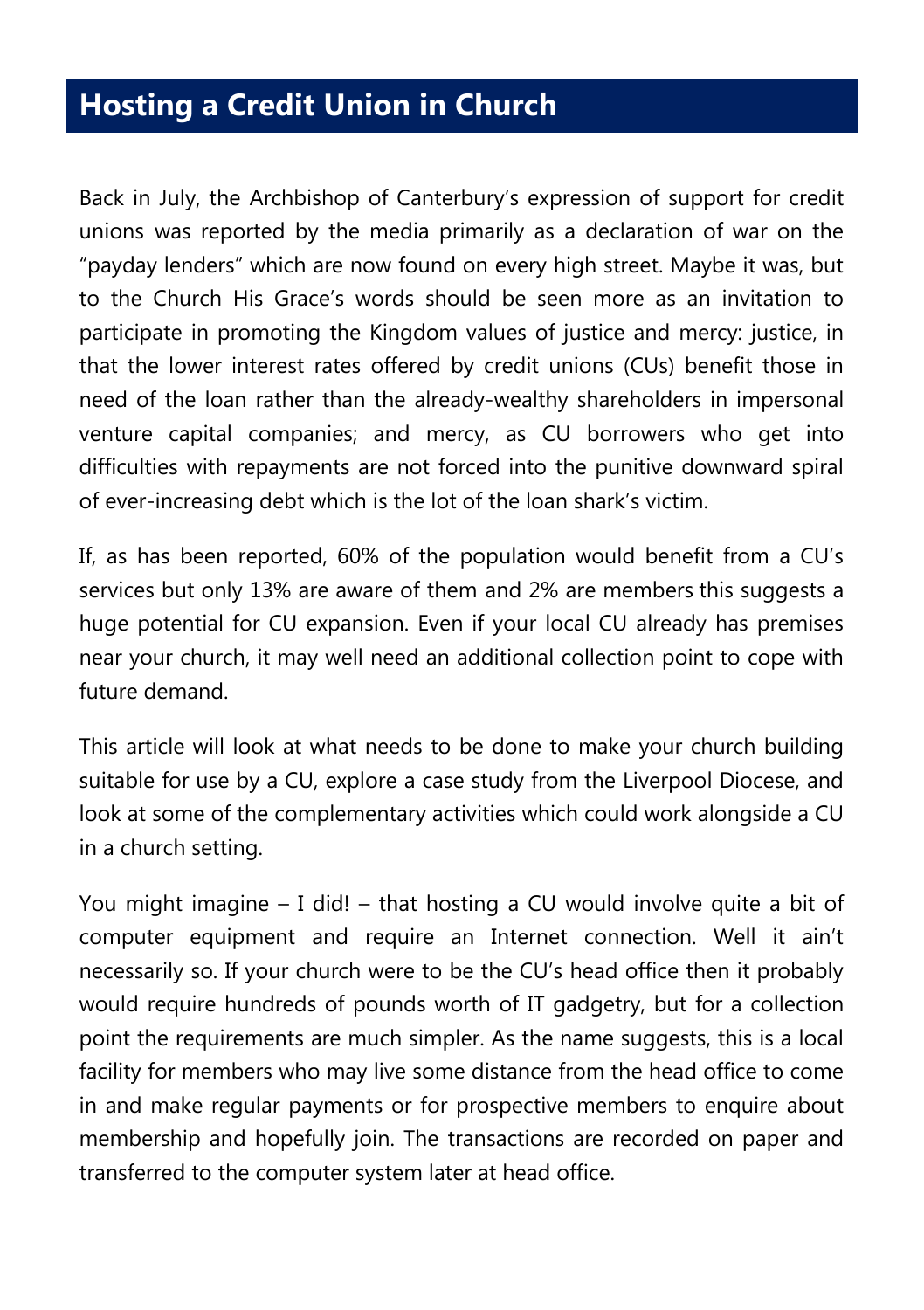A room, or partitioned area, preferably as accessible as possible and containing a table and some chairs, is all that is required. There is a need to balance the privacy of those making a transaction with the safety of the CU volunteers and the security of the members' cash so the area used should be neither too public nor too isolated. Ideally the Credit Union will not be the only activity taking place in the church, so that there are other people around while it is in operation.

A very good example of this in practice within our Diocese is at St. Barnabas' Church, Penny Lane, where the Lodge Lane & District CU operates a collection point on Tuesday mornings at the same time as the church holds its successful coffee morning. The CU uses the Parish Rooms, which are accessed via the main body of the church. There is a confidential space for transactions to be carried out, and there is visibility of those coming and going.

The Lodge Lane & District CU moved into St. Barnabas' in February 2013 following an expansion of its "common bond" area to include the L18 postal district. This is some distance from the CU's head office, and the CU pays a small monthly rental to the church for use of the premises. The coffee morning is of course open to CU members, several of whom do stop for a drink and a chat after their business is complete.

It is interesting to note that two clergymen were instrumental in the founding of the Lodge Lane & District Credit Union in 1989: Rev. Simon Starkey, then of St. Bede's Toxteth, and his Roman Catholic counterpart Fr. Peter Morgan. Today it has over 4,400 members and over £1m in savings. It has two "shop front" premises – in Lodge Lane and Lawrence Road – and collection points at St. Barnabas' Church and Sefton Park Community Centre.

Credit Unions are but one piece of the jigsaw when it comes to the provision of financial justice. Churches with a heart for this kind of ministry might consider offering a debt counselling service. St. Andrew's Church in Clubmoor offers churches a franchise-type approach to doing this and – for an annual fee – provides software, insurance and training for the volunteers who will run the service.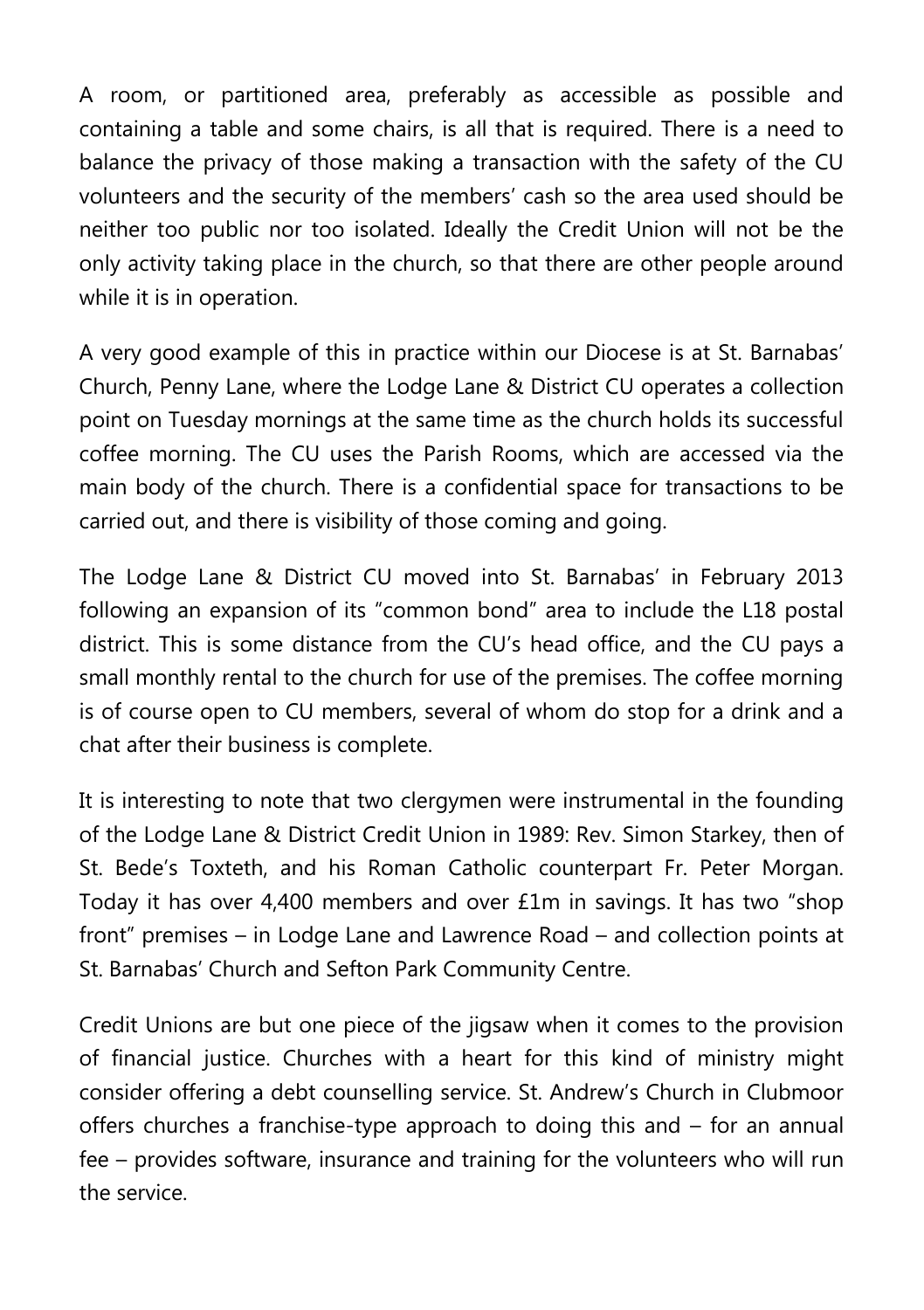In addition to a supply of willing volunteers, any church considering offering this service will require computers with internet access. Please note that if there is not already a telephone landline in your church to which a broadband router can be connected, you will need to obtain a Faculty to install one. 3G or 4G Broadband "dongles" are acceptable as a temporary fix – provided you can receive the signal in your church – but are not cost-effective in the long run. If you are introducing computers in church, please let your insurers know!

Another use to which internet-connected computers in church might be put is to run a Job Club. These generally run weekly sessions for unemployed people, offering motivation, peer support and practical help (such as free internet access, printing / copying and newspapers), often with a high success rate. Churches wanting to run a Job Club might like to contact Christians Against Poverty which is looking for local partners to expand its network of Job Clubs: it doesn't have any in the Liverpool, Southport, St. Helens or Widnes areas.

Christians Against Poverty also organises Financial Literacy courses, helping people who have had no training in the use of money to budget and manage their finances so as to avoid falling into the trap of borrowing from payday lenders and loan sharks.

Whether it is hosting a Credit Union, running a debt counselling service or a Job Club, or presenting a financial literacy course, there is potentially a role your church can play in bringing Gospel values into the financial life of your community, and I hope this article will inspire you to get involved. Do contact me if I can advise or assist you in taking this further.

Author's Note: Many thanks for assistance with this article are due to Rev. John Davis of Together Liverpool and to the Lodge Lane & District Credit Union.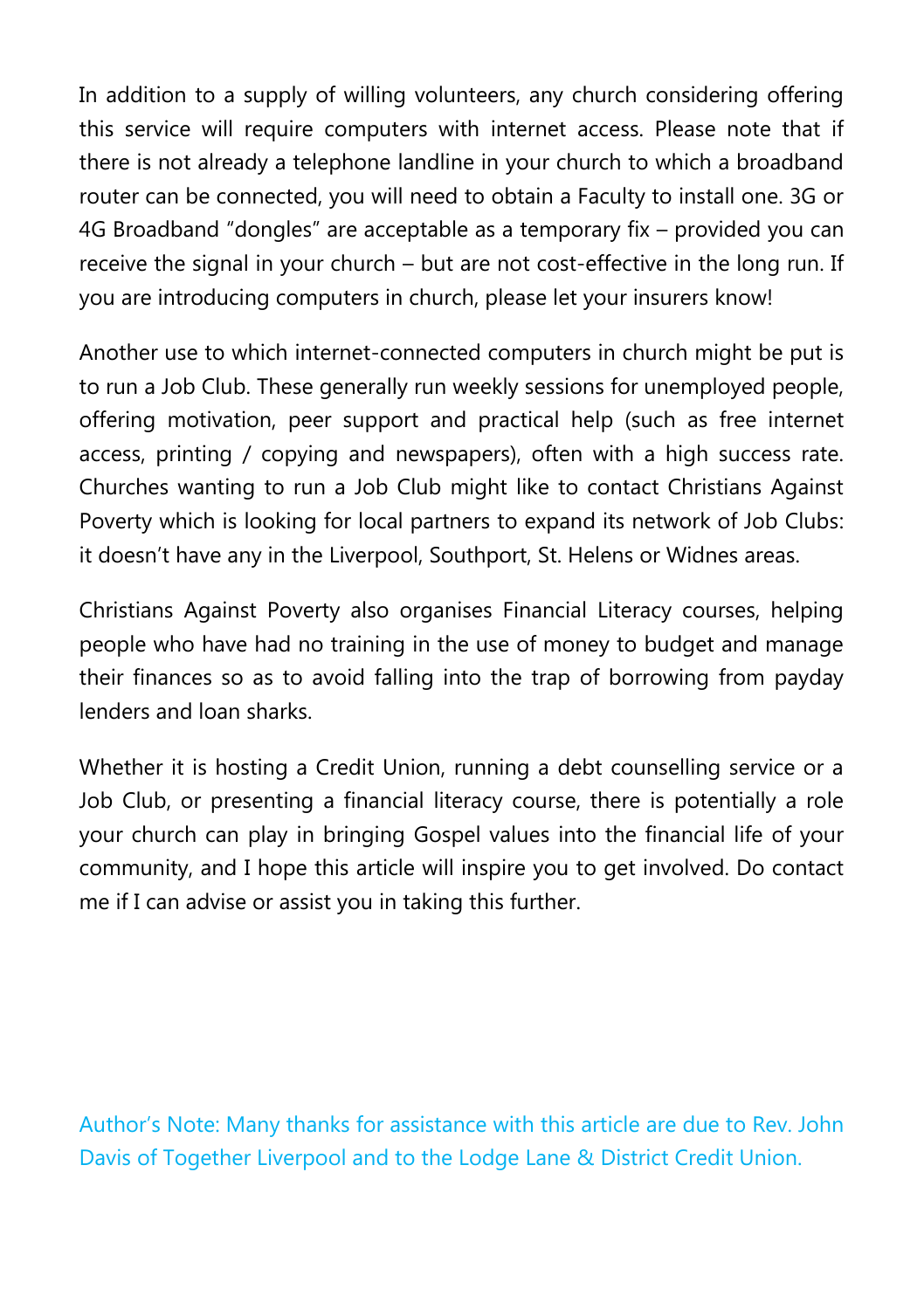#### **Ten Top Tips for Welcoming Visitors & Tourists**

One aspect of my role – and it is something I greatly enjoy – is encouraging churches to be open to and welcoming towards visitors and tourists. In this context the difference between a "visitor" and a "tourist" is that the former lives locally to the church and the latter has travelled to the area served by the church from further afield. Visitors and tourists may come for slightly different reasons but they have some needs in common and this article looks at how best these can be met.

Why bother? Research by the Church Visitor & Tourism Association (CVTA) shows that 40 million visits are made to churches each year and that on average a parish church can expect between 700 and 4,000 visits a year. These are figures most churches can only dream of in terms of their congregations, and represent a massive opportunity for mission. Most church visitors are happy to make a donation to church funds if approached in the correct manner.

But what about insurance? Surely having people wandering around the church puts it at risk of damage, vandalism or theft? The official position from Ecclesiastical Insurance which insures 97% of Anglican churches is that churches should be open as often as possible: if they are obviously open, cared for, and – where possible – attended, this actually deters crime. There are some obvious precautions to observe, such as locking away valuables and cash and preventing access to dangerous areas such as boiler rooms and vertical ladders, and Ecclesiastical's website gives full details of these.

2014 is the hundredth anniversary of the start of World War I and the interest generated by this will bring additional visitors to those churches which have war memorials, but even if your church does not have a war memorial now is the time to start looking at how well your church welcomes visitors and tourists. Here are my Ten Top Tips to get you started!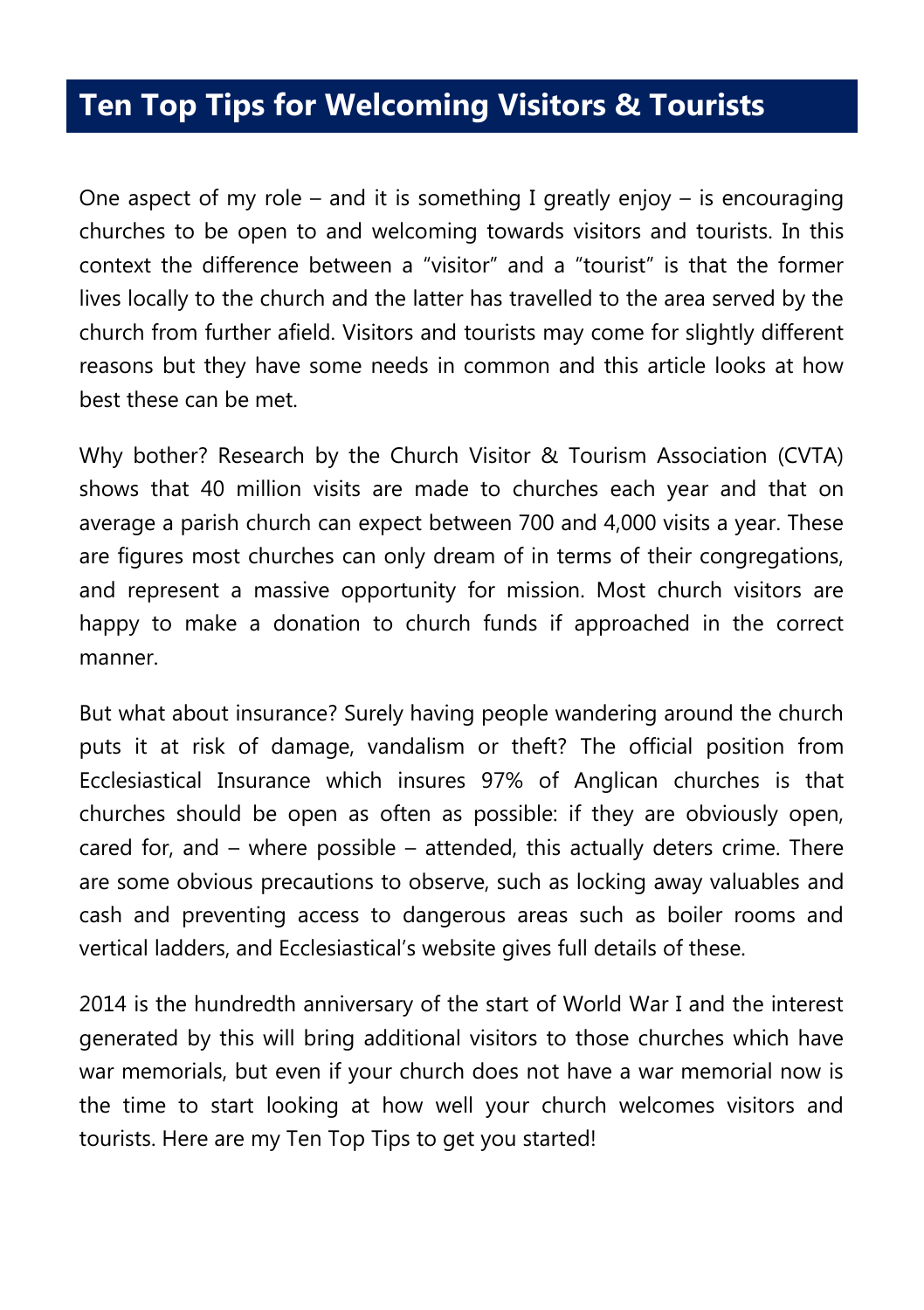**1. Decide on opening times and stick to them.** We all accept that occasionally there will be a funeral or similar which prevents the church from being open to the public, but generally sticking to set times allows the church to plan for volunteer attendants to be available and visitors to plan their visit.

**2. Publicise the fact the church is open.** There are so many low-cost and nocost ways of doing this nowadays that there is no excuse for not doing so! Place a sign outside the Church, advertise it on Facebook, Twitter and / or the church website. The more people know your church is open, the more people will come and visit it.

**3. Offer visitors a warm and genuine welcome.** Hospitality and welcome are at the heart of our faith and opening up our churches gives us the opportunity to practice them. It is obviously best to have someone there to greet visitors, talk to them and offer to show them around, but if this is not possible then some attractive welcome signs with contact details and basic information about the church should be provided.

**4. Give visitors accurate and up-to-date information.** It is better to offer no information at all than to leave out-of-date information on display. Nobody wants to come to a church and read a poster advertising last year's Christingle service or a flower festival which finished a week ago. It is even worse if details such as service times, contact details, etc., are out of date.

**5. Make votive candles available.** Many people who visit churches aren't interested in "joining" or attending regular religion, but they are happy to sit, pray and light a candle – perhaps in memory of a loved one or as a prayer for someone who is ill. They are generally happy to make a donation in return for the candle. One church paid for new toilet facilities entirely out of the profits from its votive candle stand!

**6. Write – and sell – a quality guidebook.** Guidebooks can be lucrative as a lot of people collect them as souvenirs of their visit. Make it as attractive and as accurate as possible. I am producing some guidelines on writing and selling church guidebooks which will be available shortly.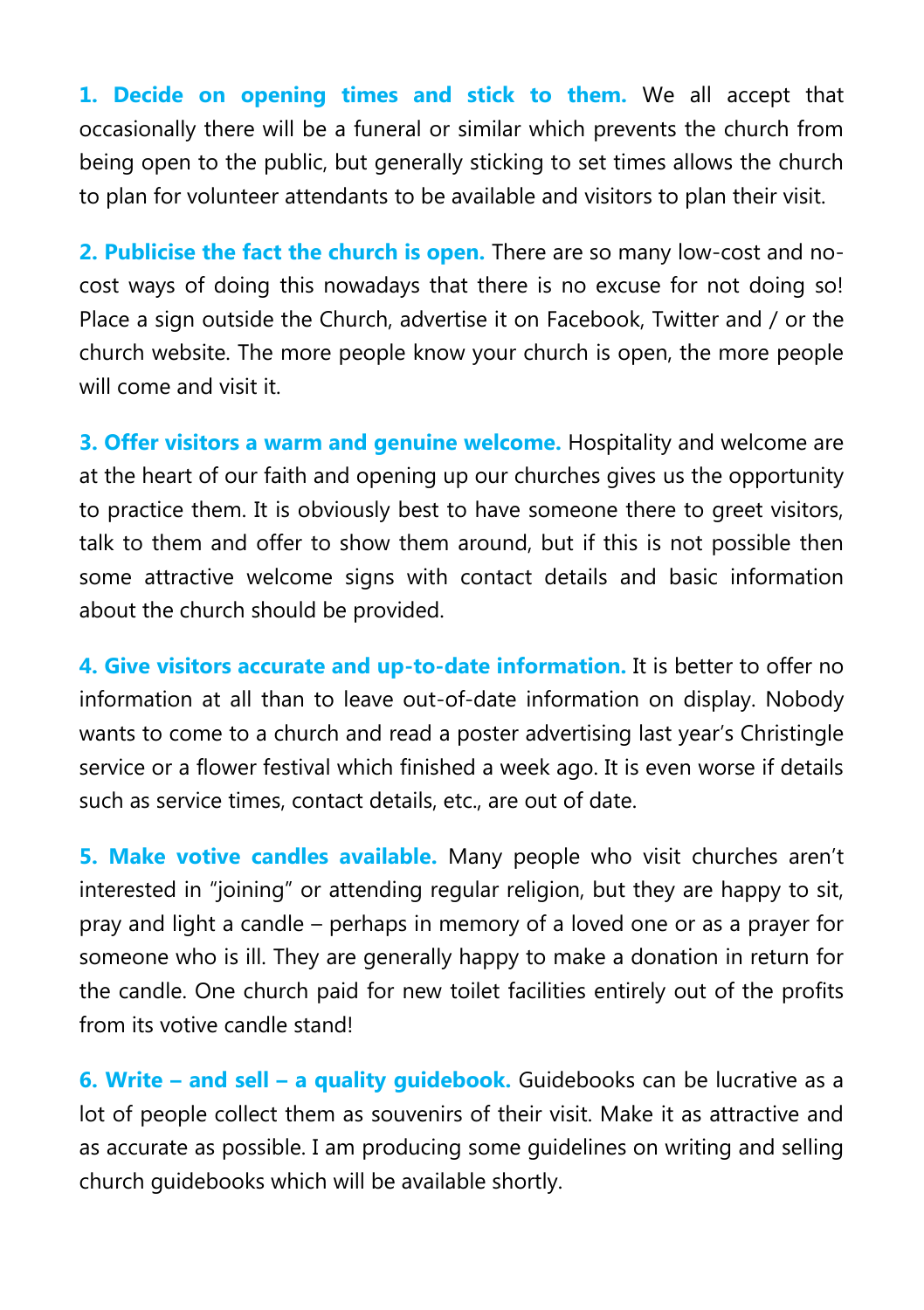**7. Make Gift Aid envelopes available.** Gift Aid increases the value of any donations received by 25% at no extra cost to the giver provided s/he is a UK taxpayer.

**8. Leave a Guestbook out and encourage visitors to sign it.** The Guestbook is a very useful source of information which builds up over time: how many visitors came, where they came from, what they liked and – perhaps more importantly what they didn't like – about it. It is also a means of communication as visitors can leave prayer requests, personal memories of the church and other messages.

**9. Consider partnerships with other local churches, businesses or**  attractions. If there are other churches nearby, why not consider coordinating visiting times and forming a "tourist trail"? A local cafe or tea-room might offer church visitors a small discount in return for some publicity on the church noticeboard or in the church magazine / guidebook? The possibilities are endless.

**10. Join the CVTA.** The CVTA (Churches Tourism Association until October 2013) is the UK's premier association for those involved in church tourism and offers a website with loads of useful resources, a regular email Newsletter and an excellent annual Symposium. You will get lots of useful ideas and support, all for £18 per annum. Visit [http://www.churchestourism.info](http://www.churchestourism.info/) or send me an SAE for an application form.

One of my projects for 2014 is to increase the number of Liverpool Diocese churches which are open to visitors and tourists and to support those which already are and which seek to improve the experience they offer to their visitors or to attract more of them. Please do get in touch, let me know what YOUR church is doing and how I can be of assistance.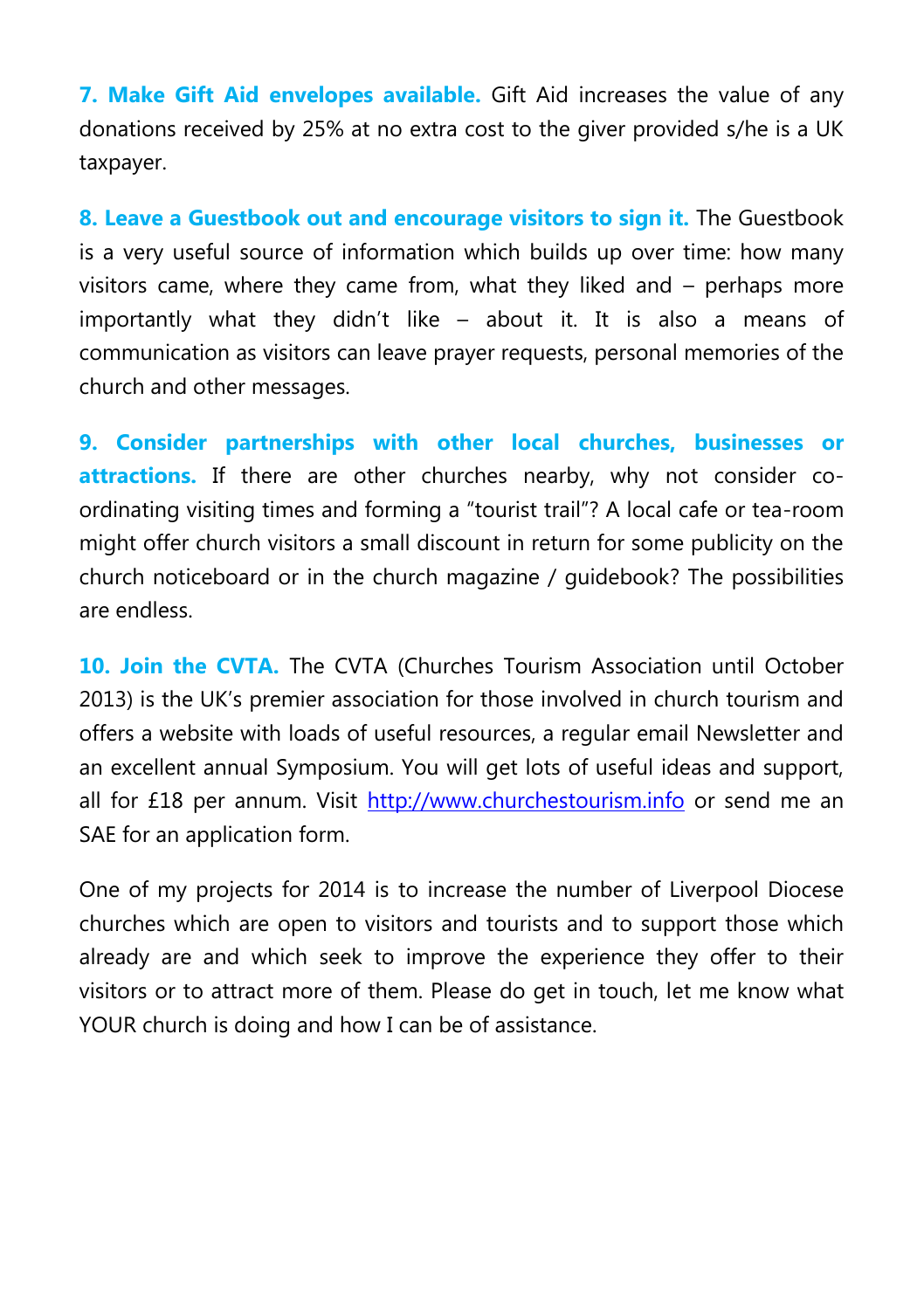#### **Lost Churches: 1. All Saints, Princes Park**

Whilst the main focus of my work is keeping churches open, in use and wellmaintained, I do have a fascination with the ones we've lost. Partly this is because knowing what beautiful buildings have already gone gives us an impetus to cherish and appreciate those which are still among us; the other reason is that these churches all gave years of service to their communities and that so many people sanctified their joys, their sorrows and their day-today lives within their walls. Buildings and people alike, they deserve to be remembered.



All Saints' Church was built on Bentley Road in the then well-to-do suburb of Princes Park between 1882 and 1884. The architect was Gordon M. Hills and – as was the case with several other Liverpool churches of the time, such as St. Dunstan, Edge Hill – it replaced a temporary iron church.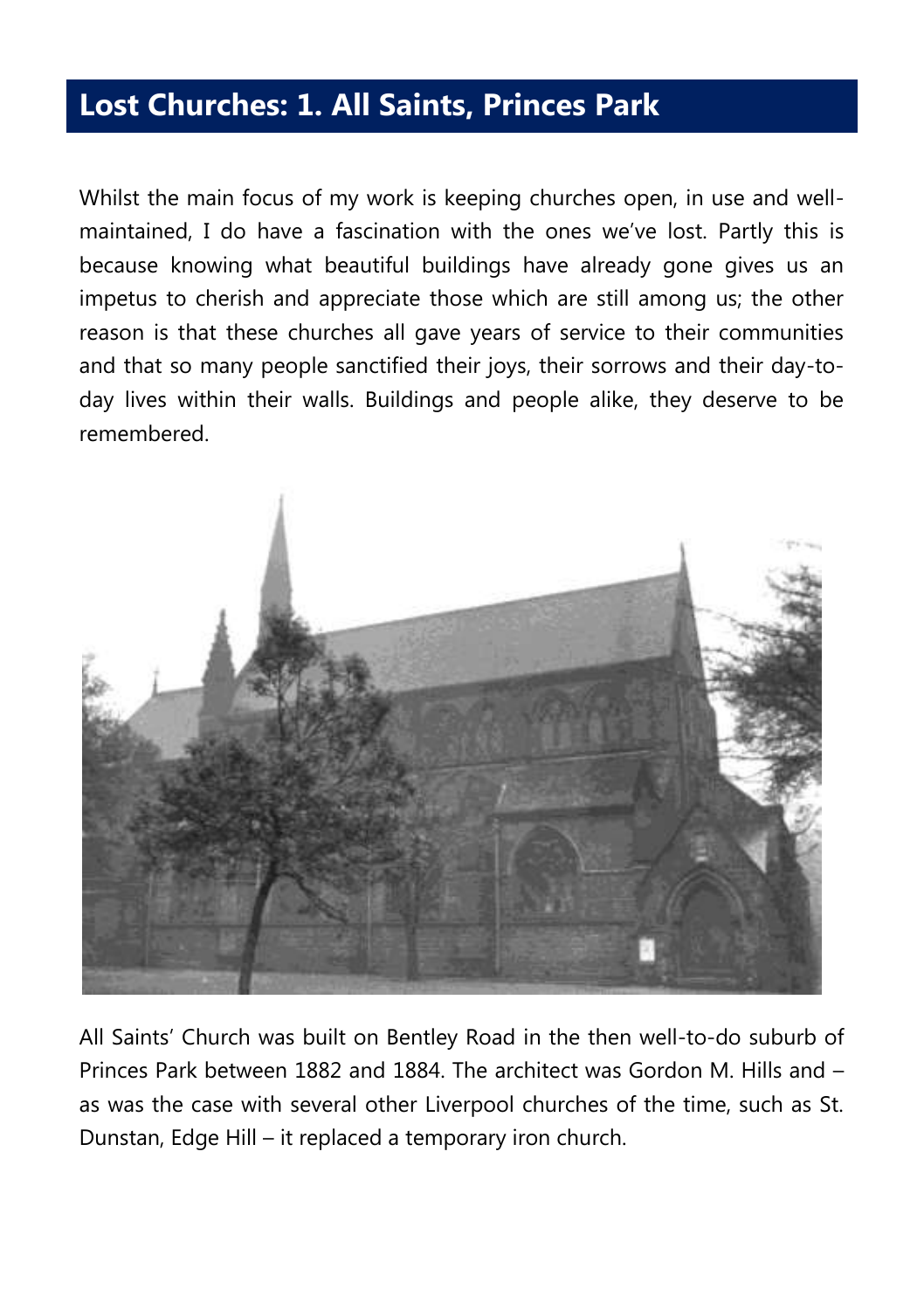

All Saints was built in brick, with stone dressings. The photographs (taken in 1970 and 1971) show that it was quite an impressive building with a four-bay Nave, high clerestory and a bellcote or fleche flanked by turrets at the meeting of Nave and Chancel.

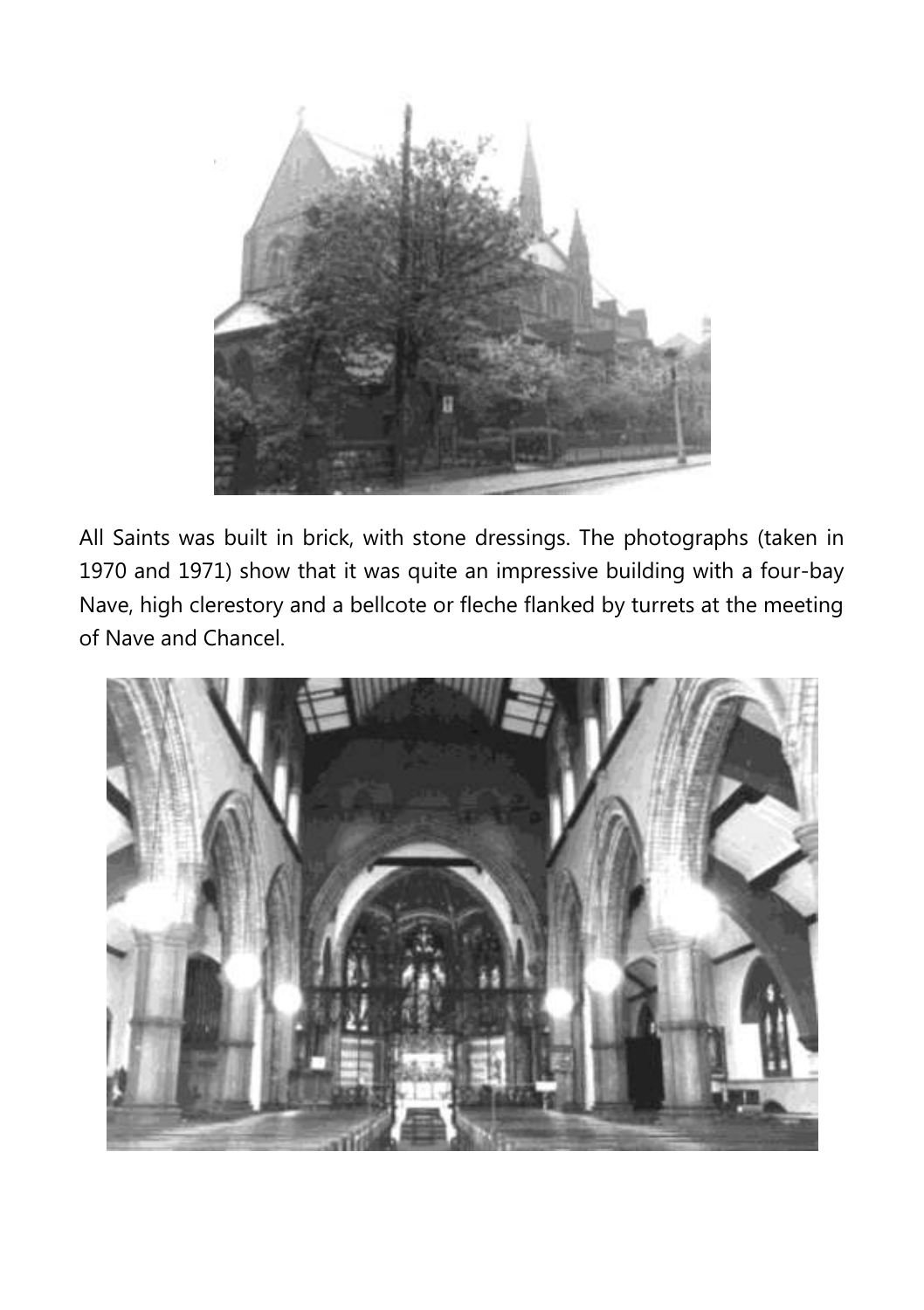At the East end of the church the Chancel was separated from the Nave by a wrought iron screen. Unfortunately this photograph does not show much detail of either the reredos or the three east windows; what we can see though is that the church must have seated several hundred people.



At the West end of the church was what appears to have been a lean-to structure where the main public entrances were also situated. The two plain glass windows of this were mirrored at high level by the unusual pair of West windows, also glazed in plain glass.

Princes Park's fortunes waned over the years as wealthier families moved further out of the city and the housing stock deteriorated, and a number of its churches were closed in the 1970s. All Saints' Church was closed in 1972 and demolished in 1974. The photographs reproduced here were taken in the runup to its closure and are stamped on the rear "Diocese of Liverpool Pastoral Committee". All Saints' parish was absorbed by St. Bede's which is now part of the United Benefice of St. Clement with St. Bede, Toxteth.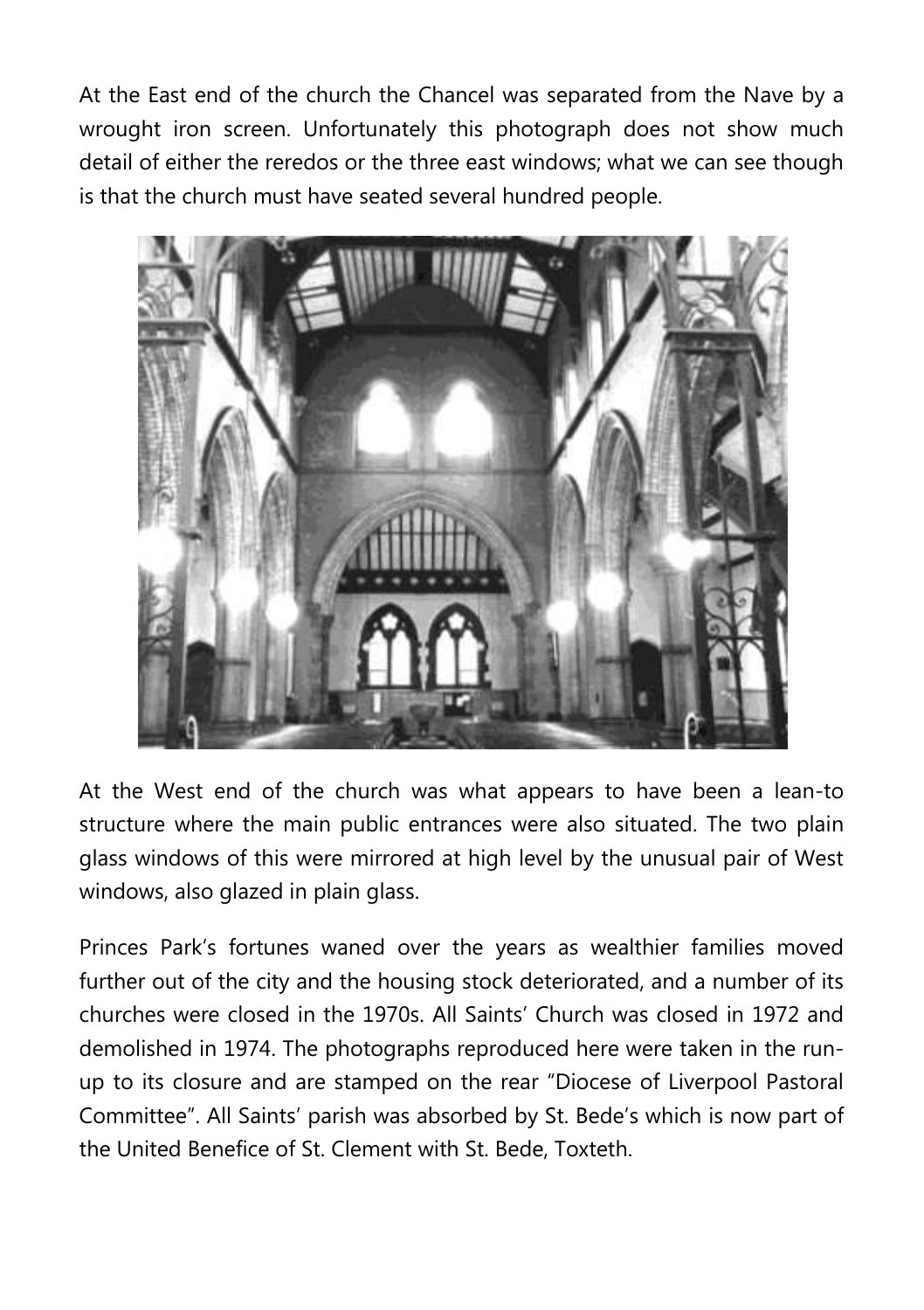#### **"Making It Easier Guides": Health & Safety**

"Making It Easier" is an initiative of the Diocese of Liverpool. Recognising that an ever-increasing tide of bureaucracy threatens to overwhelm those who run and care for churches – usually volunteers with other calls on their time – the Diocese and its staff are committing to do what they can to, literally, "make it easier" for them.

This extra work for church volunteers comes from many sources: HMRC and the new Real Time Payroll system, changes to safeguarding rules and DBS procedures, changes to the Gift Aid system to name but a few. My personal commitment in respect of the Making It Easier agenda is to Make It Easier for parishes to meet their obligations under Health & Safety Law.

In November 2013 I delivered two hour-long training sessions introducing the basics of Health & Safety Law as it applies to churches. These sessions were well-attended and if they caused even one person to abandon an unsafe practice for a safer way of working then they were worth the effort.

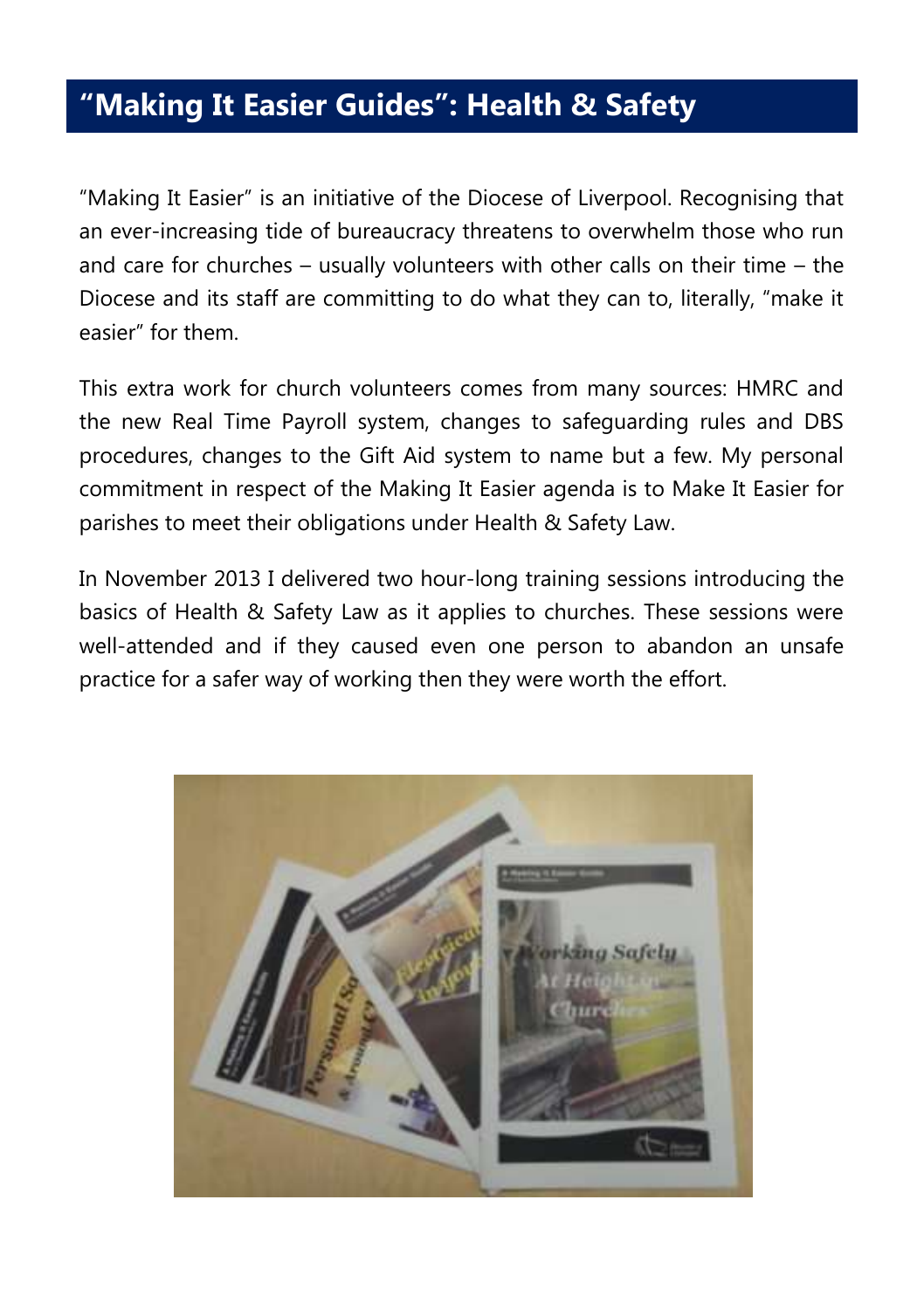Why am I so determined to help make churches safer? In 2011/12 I carried out some research as part of my MBA into risk management in Anglican Churches and I discovered a very low level of safety-awareness, including a widely-held but wrong belief that "all that health and safety stuff doesn't affect us, you know, we are volunteers!". Well, a dodgy ladder doesn't know whether or not the person who is about to fall off it is getting paid....

I have also written the first three of a series of "Making It Easier Guides" on Health & Safety. These are A5-sized printed guides each taking a particular topic as its subject and making it relevant in a church setting.

So far available are:

- Electrical Safety in Your Church
- Working Safely At Height In Churches
- Personal Safety In And Around Churches

These are available as FREE PDF-format downloads from the Diocese of Liverpool's website ([http://www.liverpool.anglican.org/Health---Safety\)](http://www.liverpool.anglican.org/Health---Safety) or, if you want a printed copy of any or all of them, send me a stamped, selfaddressed A5 envelope (Large Letter / 90p stamp) and I will get them to you ASAP. The address is: Ian Simpson, Diocese of Liverpool, St. James' House, 20 St. James Road, Liverpool L1 7BY.

More Guides are in the pipeline. These will be announced on the Diocesan website and in the next issue of **Heritage & Buildings Newsletter** once they are available.

If you need specific advice about a Health & Safety issue affecting your church, I will be pleased to discuss this with you so please do not hesitate to contact me.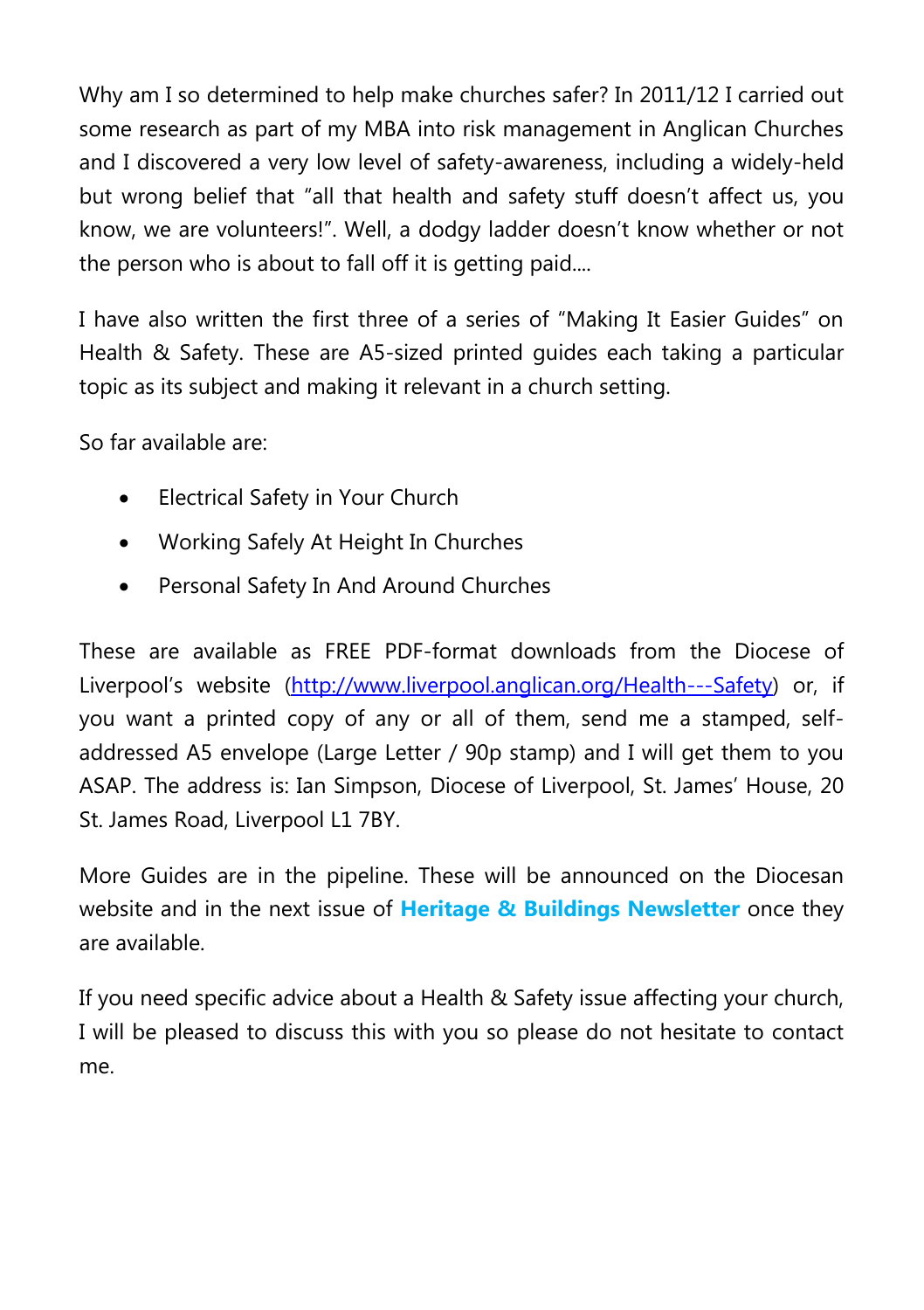#### **Matka: Lakeside Treasure of the Orthodox Church**



In May 2012 I visited Macedonia where I was delighted to find a number of ancient Orthodox churches open, attended and generally in a reasonable state of repair. Sv. Andreja (St. Andrew's Monastery Church) sits by the shore of Lake Matka, a 35-minute taxi ride from the capital, Skopje.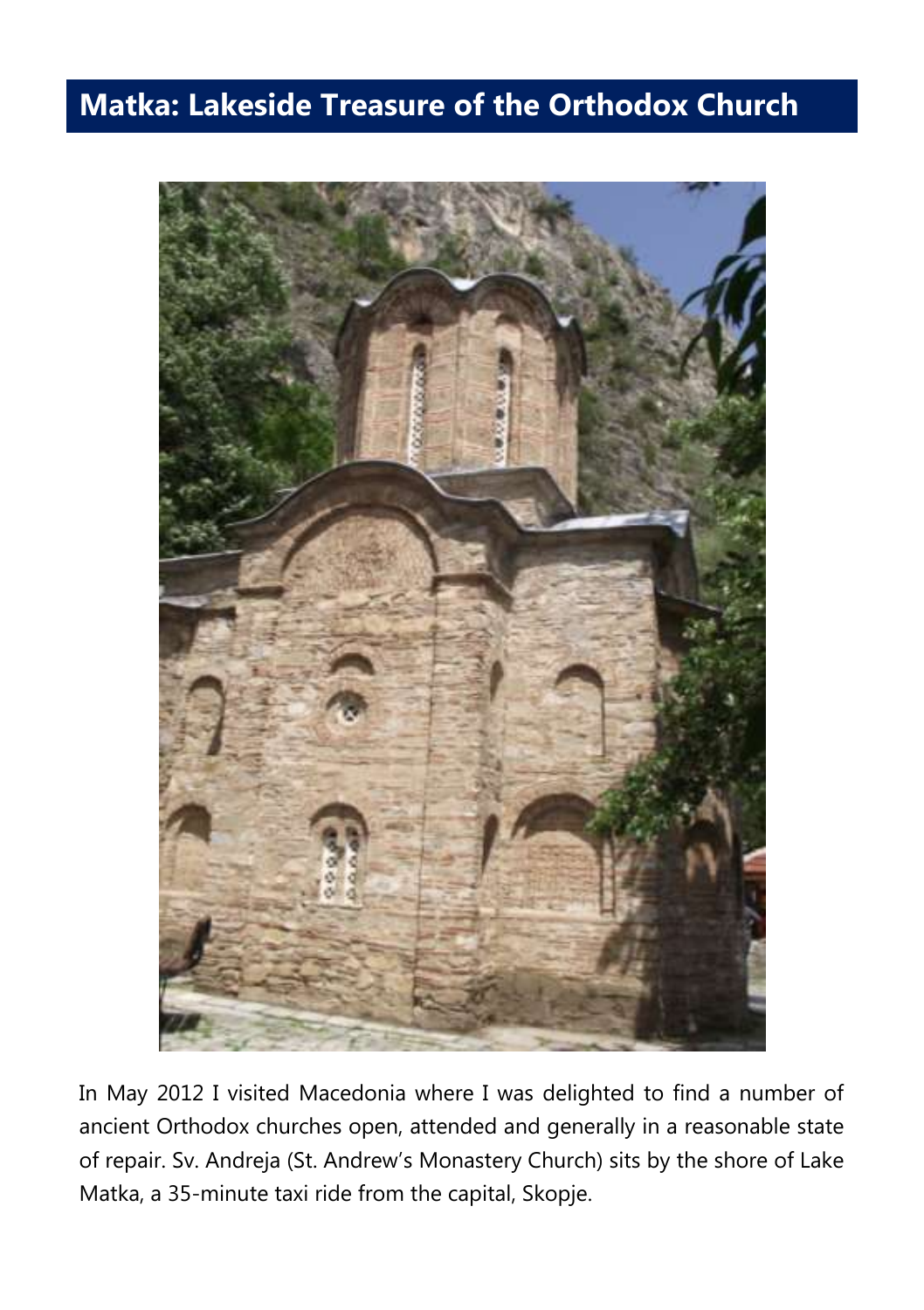Sv. Andreja was built in 1389 although the Narthex is a  $16<sup>th</sup>$ -Century addition. Built to a cruciform plan with an octagonal tower, the church sits on a narrow strip of flat land between the hills and Lake Matka. The church's small windows are typical of Orthodox churches of the period.

Upon entering Sv. Andreja, as with any Macedonian Orthodox church, the accepted tradition is to cross oneself three times and immediately light a candle. It takes a few minutes for the eyes to become accustomed to the low light level in order to appreciate the wonderful frescoes here.



The frescoes are the work of Metropolitan Jovan, an illustrious religious artist of the late 14<sup>th</sup> Century, and a monk called Grigorije. Grigorije appears to have been Jovan's assistant or apprentice but nothing else is known of him and no other artwork bears his name.

The powerful and lifelike depictions of the Holy Warriors are quite unique: all other Macedonian Orthodox churches of the period bear depictions of the Virgin Mary, the Holy Family, saints and hermits.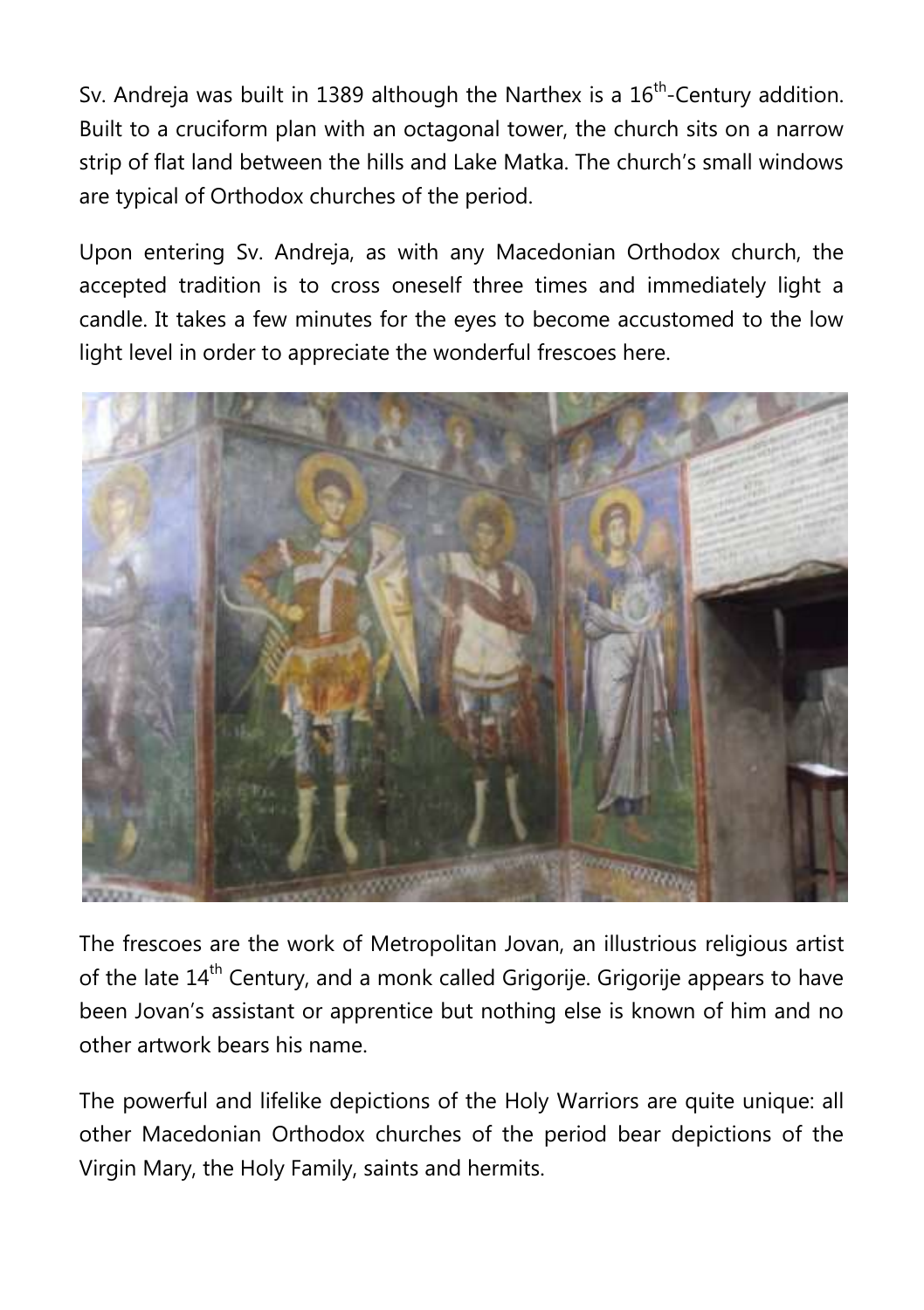

Almost every surface in Sv. Andreja is decorated and the quality of both the materials and craftsmanship is evident from the fact that the colours are still vivid and the figures still lifelike over 600 years after they were created.

Macedonia is a poor country so historic churches are maintained on a very limited budget and heavily reliant on generous donations from visitors. Little work has been done to make them "visitor-friendly" and some of what has been done seems makeshift – for instance the bare fluorescent lighting tube visible in the photograph (above, left) – but they are kept open and they are attended. Generally the attendants are elderly and speak little if any English; at Matka the attendant when I visited was a delightful man in his 80s with whom I managed to converse by cobbling together some phrases in a mixture of Russian and Croatian! He very kindly gave me permission to take a few photographs inside the church on condition that I used no flash. Normally photography is not permitted at all inside Macedonian Orthodox churches and indeed this was the only church where I was allowed to take pictures.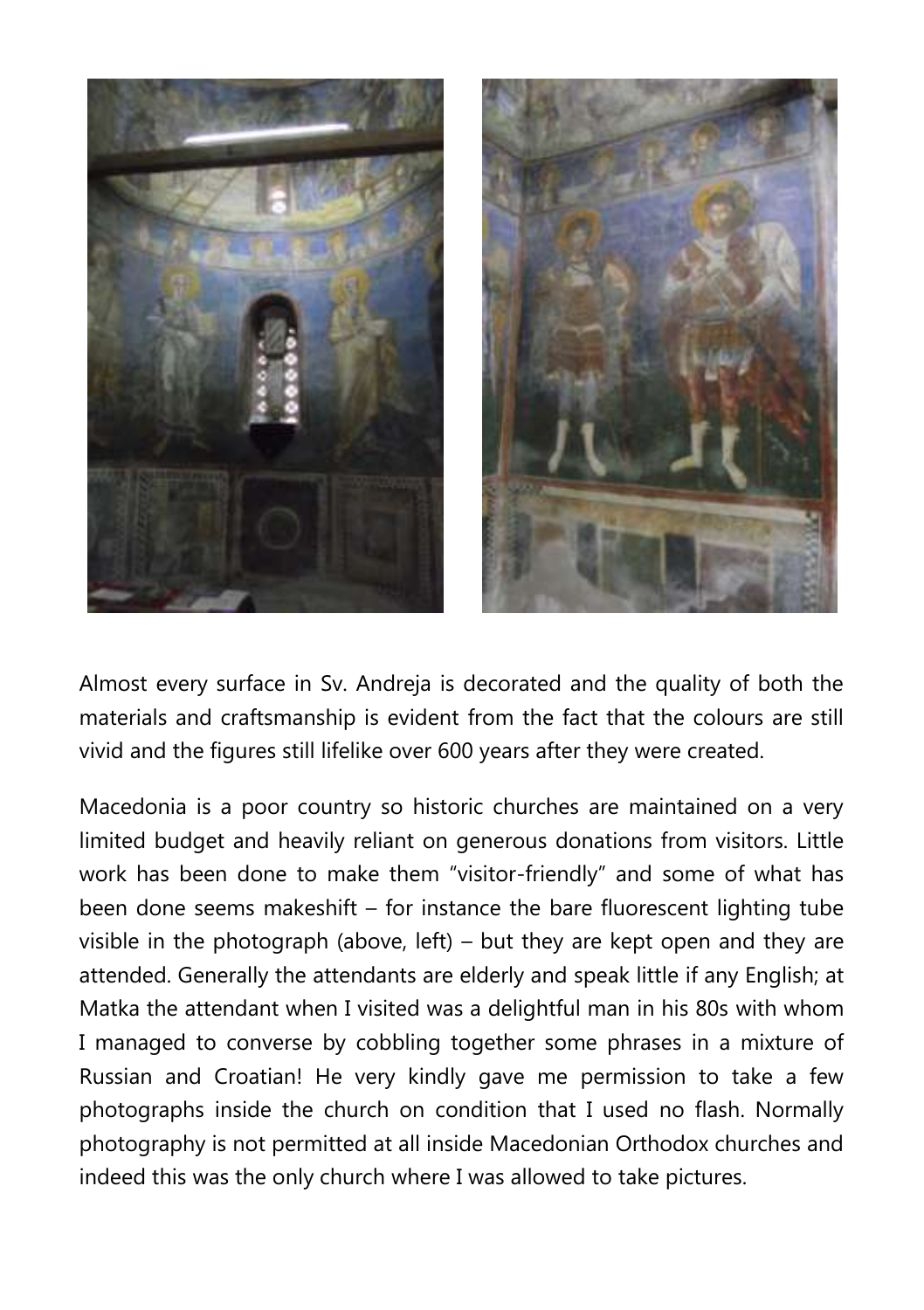#### **Just For Fun....**

WHAT is this structure, and WHERE is it? A clue: it belongs to an Anglican Church somewhere in the Diocese of Liverpool. Answer in **Heritage & Building News #2, April 2014,**



#### **In Heritage & Building Newsletter next time...**

- Japanese Knotweed recognising it and dealing with it
- Asbestos in Churches what you need to know
- Lost Churches of Liverpool: 2. St. Catherine Edge Hill
- And more watch this space!